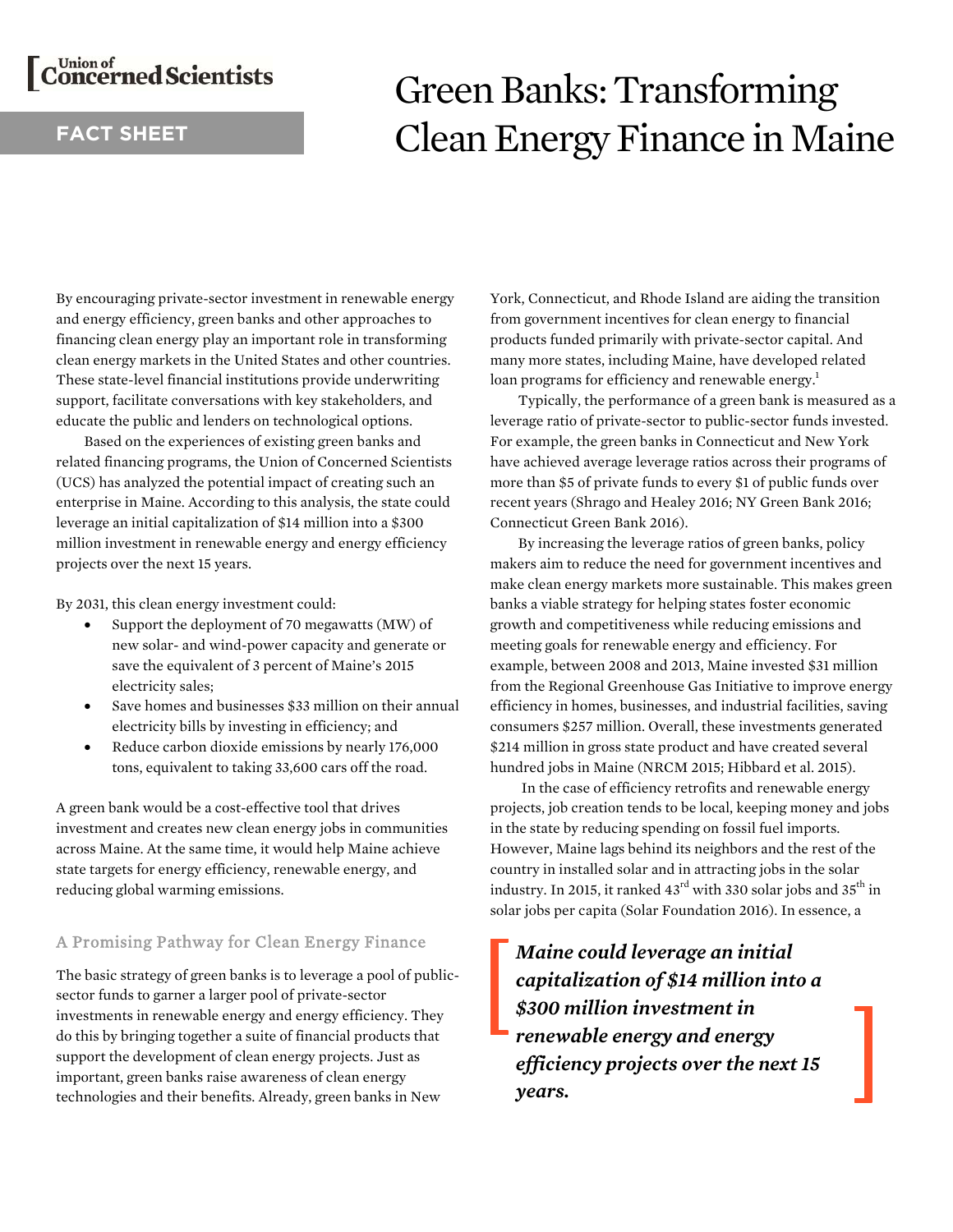green bank combined with other clean energy policies could help Maine jump start the state's solar industry while achieving both economic development and climate goals.

# Building on Existing Clean Energy Programs in Maine

Maine already offers a number of financing programs and incentives to invest in energy efficiency and renewable energy. A green bank could expand, enhance, and supplement these and future programs. Current programs and policies, administered by numerous state entities and utilities, include the following:

 Efficiency Maine, the independent administrator of the Efficiency Maine Trust, finances residential and small-business energy efficiency projects. It is governed by a board of trustees comprised of stakeholders, with oversight from the Maine Public Utilities Commission. Efficiency Maine offers a suite of programs that provide information, technical assistance, and incentives for commercial and residential retrofits and new construction.<sup>2</sup> It operates a revolving loan fund of approximately \$20 million, seeded by a U.S. Department of Energy Better Buildings grant. Efficiency Maine's energy efficiency

programs include 10-year residential energy loans ranging from \$1,000–\$15,000 at 4.99 percent APR, as well as microloans for credit scores above 580 for up to \$4,000 with 5.99 percent APR. In 2015, Efficiency Maine provided \$4.7 million in residential efficiency loans. From 2010 to 2015, Efficiency Maine lent more than \$15 million for 1,400 residential projects (Efficiency Maine Trust 2015). On a per-capita basis, that made it a top-performing home-efficiency loan program nationally.

- The PUC administered Maine's community-based renewable energy production pilot program that provided incentives for 12 community-based renewable energy projects between 2011 and 2015. The projects had to be at least 51 percent owned by community members to qualify for a 20-year powerpurchase agreement negotiated with the utility provider by the PUC for 1–10 MW systems. Projects under 1 MW received a fixed price of 10 cents per kilowatt hour (kWh). While the future of this program is uncertain, a green bank could revive financial models for community-based energy projects.<sup>3</sup>
- Property-Assessed Clean Energy (PACE) financing legislation, enacted in 2010, enables state agencies to develop commercial and residential PACE programs,

# FIGURE 1. Cumulative Investment Leveraged by the Green Bank



*Within 15 years, a Maine Green Bank could leverage more than \$250 million of private capital to finance renewable energy and energy efficiency projects in homes and businesses.*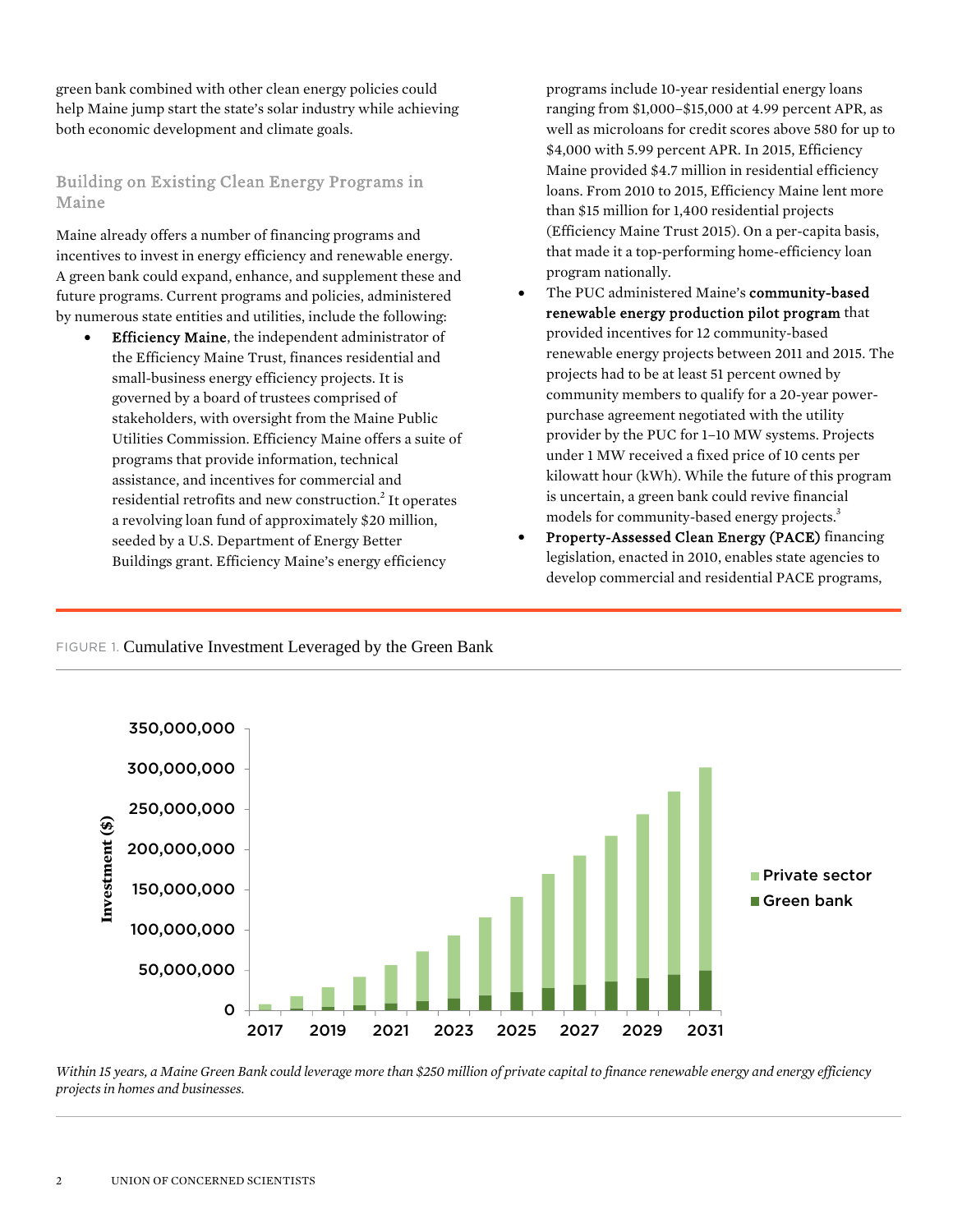

*A green bank would support deployment of solar energy projects, such as this community solar farm in Edgecomb, Maine, to help the state catch –up to neighboring states and the rest of the country. (Revision Energy)* 

and a 2011 amendment enables private-sector administration for residential PACE programs. Efficiency Maine, which hosts the program, has enlisted over 190 municipalities to enable PACE loans to support renewable energy and energy efficiency projects. Residential loan terms include a maximum \$15,000 of financing for a 4.99 percent APR up to 15 years (DSIRE 2015). PACE loans utilize the same Revolving Loan Fund as unsecured Energy Loans, also provided by Efficiency Maine. However, PACE financing has been underutilized in Maine because the enabling legislation does not allow PACE loans to precede mortgages and other loans; this is in contrast to successful programs in Connecticut and other states (Connecticut Green Bank 2016).

- Maine is one of nine Northeast and Mid-Atlantic states that participate in the Regional Greenhouse Gas Initiative, a mandatory, market-based program established in 2009 to reduce power-sector emissions of carbon dioxide  $(CO<sub>2</sub>)$ . Almost all revenue collected from the sale of  $CO<sub>2</sub>$  emission allowances contributes to the funding of numerous state clean energy initiatives, including Efficiency Maine programs (Efficiency Maine Trust 2015).<sup>4</sup>
- A green bank would help Maine achieve its emission reduction goals and its standards for energy efficiency and renewable energy. Maine has set a goal of reducing statewide global warming emissions 10 percent below 1990 levels by 2020 and 35–45 percent by 2030 (Maine Department of Environmental Protection n.d.; 39th Annual Conference 2015). As a member of the Regional Greenhouse Gas Initiative, Maine is on track to meet its targets to reduce power-sector carbon emissions under EPA's Clean Power Plan.
- A green bank also would help the state meet its energy efficiency targets. Maine seeks to cut the use of electricity, natural gas, and oil 20 percent by 2020, reduce peak electricity consumption by 300 MW, and weatherize substantially all homes willing to participate and share in the costs by 2030 (Efficiency Maine Trust 2012).
- Maine's renewable portfolio standard (RPS) requires each competitive electricity provider to supply 40 percent of retail electricity sales from renewable energy by 2017. It also requires 10 percent of electricity sales by 2017 to come from renewable energy projects that are up to 100 MW in size and developed after February 2005. Maine has basically met its RPS targets, but it is not on target to meet its wind energy goals: install 3,000 MW by 2020 and 8,000 MW by 2030, with 5,000 MW coming from offshore wind projects (Governor's Energy Office n.d.). As of the end of 2015, only 613 MW of land-based wind power had been installed, with no offshore projects in place.
- Maine has a net metering policy for customer-owned solar and other distributed generation systems up to 660 kW in size. Any excess generation from these systems in a month is credited to the customer's next monthly bill at the retail rate; any excess generation left at the end of a 12-month billing cycle is granted to the utility. Maine also has "shared" net metering, which allows up to 10 customers to be credited to a single facility of up to 660 kW. Since 2014, discussions in Maine have addressed the future of distributed generation and compensation through net metering. A study commissioned by the Maine Public Utilities Commission found that distributed solar in Maine had a value of 33.7 cents per kilowatt-hour over 25 years (Norris et al. 2015). Since that study's release, the Maine State Legislature and the PUC have considered proposals to revise the state's net metering law and enact other solar policies to capture this value, given Maine's limited existing solar capacity.<sup>5</sup> Should policy shifts occur, green bank financing could play a crucial role in providing an avenue for sustainable support of renewable energy and catalyzing public, private, and

*The basic strategy of green banks is to leverage a pool of publicsector funds to garner a larger pool of private-sector investments in renewable energy and energy efficiency.*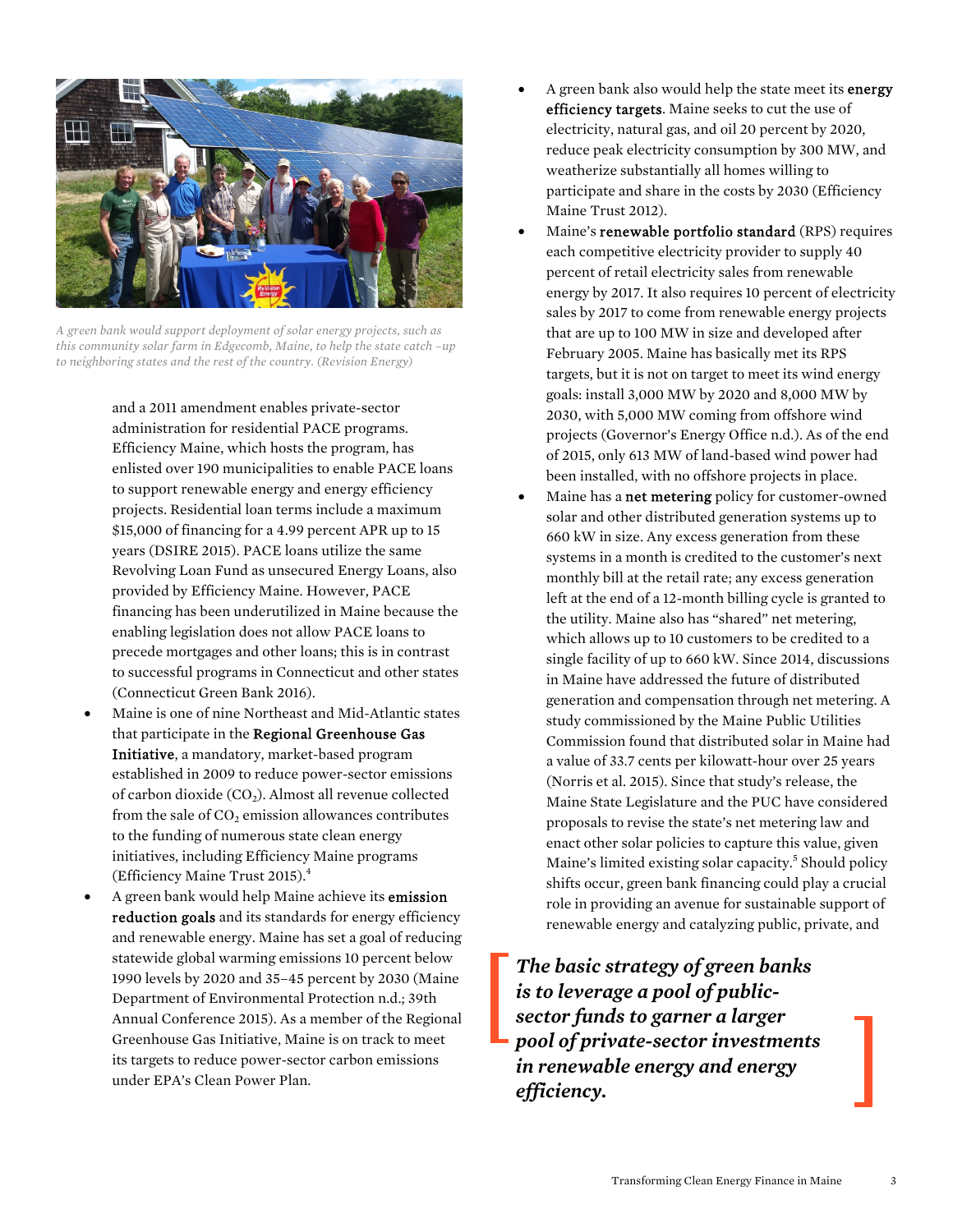utility investments. However, green banks are most successful in concert with complementary policies like net metering to support distributed generation, efficiency, and renewable energy.

A green bank could help Maine meet its clean energy and emission reduction targets, with Efficiency Maine as a potential host that could build on this foundation. It is the state's largest provider of capital for clean energy, with years of experience in issuing loans and rebates for energy efficiency even if it lacks significant experience financing solar and wind projects. Other possible hosts include the Finance Authority of Maine, which provides an array of loans and other financing programs to support the start-up and growth of Maine businesses, and the Maine Technology Institute, which works with entrepreneurs and businesses to develop and commercialize new technologies, products, and processes.<sup>6</sup> In any scenario, green bank products and efforts would need to be coordinated with Efficiency Maine to make use of its knowledge in lending for clean energy projects.

## The Leverage Potential of a Maine Green Bank

A green bank in Maine could supply a range of financial products that would help transform or advance clean energy markets (Rhodes, Bloustein, and Pitkin 2013):

- Credit enhancements reassure private lenders. A green bank could offer to occupy a first-loss position or create a loan-loss reserve fund in the case of default. Both of these actions can lower a lender's perceived risks, allow loans to be issued to a wider variety of credit ratings, or assist with funding new or emerging technologies. States previously provided enhanced credit for efficiency using American Recovery and Reinvestment Act funds, but legislative changes could prevent this type of public-private finance strategy in the future.
- Warehousing and securitization services aggregate loans and sell the collections as securities. The bank can then use the proceeds to further its programs. Several states have used the warehousing model (NASEO n.d.): Connecticut (through its C-PACE program), Pennsylvania and New York (through the Warehousing for Energy Efficiency Loans—WHEEL program), and Oregon (through the Clean Energy Works program) (Beldon, Clemmer, and Wright  $2015$ ).<sup>7</sup>
- Direct lending involves traditional consumer or business loans for renewable energy or energy efficiency projects. Efficiency Maine is providing loans for residential energy efficiency, and these services

*A green bank combined with other clean energy policies could help Maine jump start the state's solar industry while achieving both economic development and climate goals.* 

> could be expanded to include more low- and moderate-income households and to provide more loans for businesses and industry. A Maine green bank could make use of this expertise and further leverage these efforts.

- Structured products and other financing tools include PACE financing, state-backed leasing programs for renewables, and performance based incentives, grants, and other support mechanisms. Under Efficiency Maine's Commercial & Industrial Custom Program, the state already provides large-scale rebates for up to \$1 million. This shows that expertise for performance-based incentives and grants is available for projects on the scale a green bank could support.
- Technical expertise on such topics as underwriting support can help traditional lenders improve their knowledge of new technology investments and lower the risks.

Each of these products and services carries its own risks and benefits, of course, and an effective green bank may support different clean-energy market segments through different means of financing.

# Driving Investments and Emissions Reductions under a Maine Green Bank

For our analysis of the impact of creating a green bank in Maine, UCS developed an illustrative example of what a bank focused on saving or generating electricity could accomplish by investing in energy efficiency and renewable energy. It shows significant economic and emission reduction benefits.

 We did not analyze additional technologies and sectors that could be good candidates for green bank lending, such as home heating, energy storage, transportation, combined heat and power, offshore wind, and financial products targeting lowincome and minority communities. Also, more analysis and input from stakeholders are needed to identify preferences and priorities among the possible technologies, sectors, and communities. Nevertheless, given the great variety of financing and rebates already provided to stimulate clean energy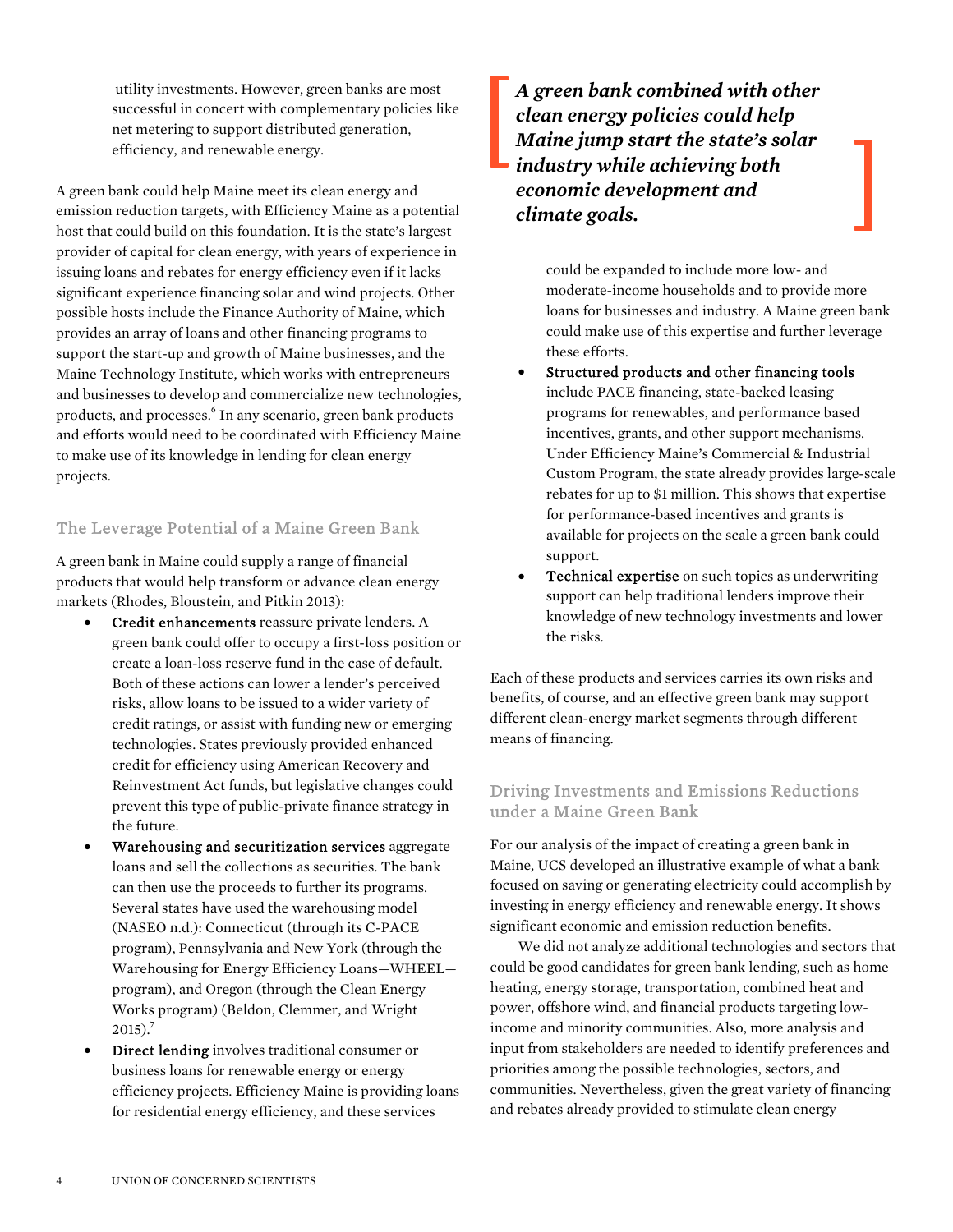investments, centralizing these funds in a green bank contains the potential to leverage further private and even institutional investments.

We based the analysis on several assumptions, all of which reflect the experience of existing green banks and clean-energy lending programs in Connecticut, New York, Rhode Island, and elsewhere:<sup>8</sup>

- The initial capitalization for the hypothetical Maine green bank would be \$14 million, a figure derived by applying a per-capita investment level similar to that of New York's comprehensive green bank.
- The bank would provide direct-lending products for solar, wind, and energy efficiency programs. Because markets and financing for utility-scale wind and solar projects are relatively mature, we allocated 40 percent of the fund to residential and commercial solar projects, 10 percent to community wind projects, and the remaining 50 percent to efficiency investments in homes and business.
- The loan term would be seven years for energy efficiency and 10 years for renewable energy; the interest rate would be 5 percent.
- Each \$1 of green bank public funding would leverage \$5 of private-sector funding for energy efficiency and renewable energy projects.

By structuring the green bank as a revolving loan fund, with loan repayments regularly returned to the bank to finance additional projects, we estimate that the annual impact of the bank would increase each year. Over 15 years, a green bank in Maine with an initial \$14 million in public funds could lend more than \$50 million to projects, while leveraging more than \$250 million in private-sector funding, for a total impact of more than \$300 million (Figure 1). In other words, homes and businesses would cover almost all of the upfront investment costs by repaying loans to financial institutions that are involved with the green bank.

 The resources built with the support of green bank funding would be substantial. After 15 years of operation, green bank investments would rise to the point where new energy efficiency and renewable energy resources would generate or save 359 Gigawatt hours (GWh) each year, equivalent to 3.0 percent of Maine's 2015 electricity sales (Figure 2). The investments would lead to 248 GWh of efficiency savings, lowering electricity bills an estimated \$33 million annually by 2031, based on 2015 average retail electricity prices (US EIA 2016).

Through these energy efficiency and renewable energy resources, Maine would avoid about 176,000 tons of carbon dioxide emissions by 2031. This would be equivalent to taking roughly 33,600 cars off the road, making an important contribution to Maine's 2030 carbon goal.



FIGURE 2. Cumulative Energy Efficiency Savings and Renewable Generation Added under the Maine Green Bank

*Over 15 years, investments from a green bank would generate or save 359 GWh of electricity through renewable energy and energy efficiency projects. This is equivalent to 3 percent of Maine's 2015 electricity sales.*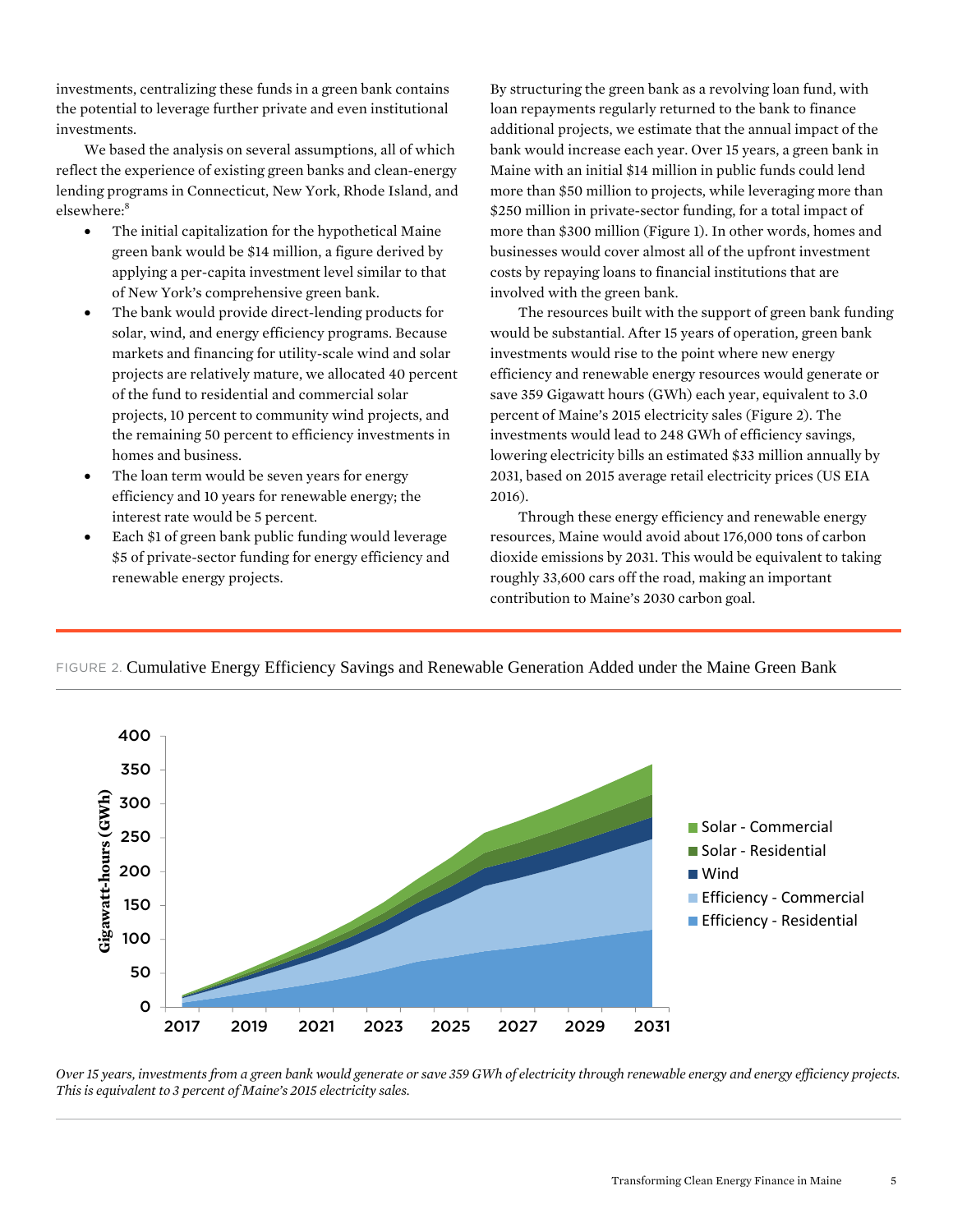

#### FIGURE 3. Cumulative Solar and Wind Capacity Added under the Maine Green Bank

Over the next 15 years, the green bank could also support the development of 70 MW of new solar and wind capacity, producing enough clean power to meet the annual electricity needs of more than 18,400 households (Figure 3).

## Conclusions

A green bank in Maine could be an effective tool for expanding and enhancing existing programs and policies, while leveraging additional private-sector investment, increasing the sustainability of clean energy markets, and improving access to clean energy in low-income and minority communities. Potential institutions that could be expanded to host or coordinate a green bank include Efficiency Maine, the Finance Authority of Maine, and the Maine Technology Institute.

 If Maine decides to pursue a green bank, key stakeholders such as existing program managers, utilities, lenders, and communities across the state should engage in a dialogue to set its goals and priorities. Adding a greater focus on financing to Maine's clean energy programs could be an effective strategy for helping the state reach its long-term goals for clean energy, carbon reduction, and economic development.

Steve Clemmer is the director of energy research and analysis with the UCS Climate & Energy Program. Kathryn Wright and Ryan Cook are consultants for the Meister Consultants Group.

This report was made possible by the generous support of UCS members. The authors would like to thank our external reviewers for their thoughtful and rigorous reviews of the report: Fortunat Mueller (ReVision Energy), Michael Stoddard (Efficiency Maine), Michael Trahan (Northeast Solar Energy Market Coalition), Dylan Voorhees (Natural Resources Council of Maine), and Vaughan Woodruff (Insource Renewables). We would also like to thank UCS staff members who made important contributions to the report, including Andrew Klein and Jeremy Richardson. The opinions expressed herein do not necessary reflect those of the individuals and organizations who reviewed the report. The Union of Concerned Scientists bears sole responsibility for the report's content.

#### ENDNOTES

- 1 *For further details, see: Financing Clean Energy: Cost-effective Tools for State Compliance with the Clean Power Plan (Belden, Clemmer, and Wright 2015).*
- 2 *For more information, see*: www.efficiencymaine.com/athome/energy-loans.
- 3 *For more information, see*: www.state.me.us/mpuc/electricity/community\_pilot.shtml

*By deploying a suite of financial products, a Maine green bank could support 70 MW of solar and wind power by 2031, producing enough clean power to meet the annual electricity needs of more than 18,400 households.*